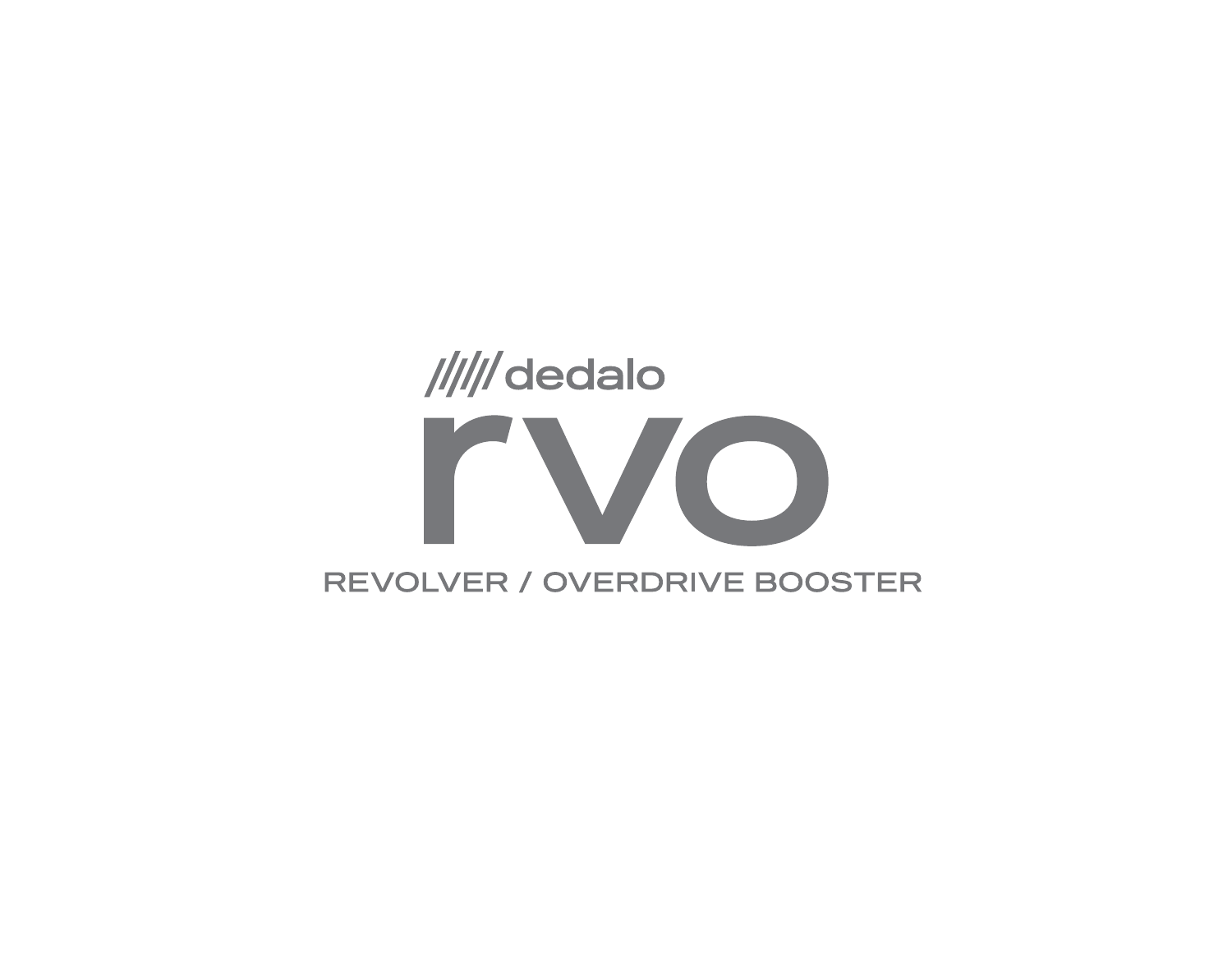#### **Congratulations, you got the Revolver!**

Thanks to a careful combination of MOSFET stages, and the independent booster with input and master gain, the Revolver will give you that classic rock and roll tone, with perfect versatility for rhythm guitar, leads and riffs in just one pedal.

- MOSFET analog circuit
- Wide range of natural overdrive
- Independent Booster with 20dB of gain
- Master knob sets the level when using the Booster and the Overdrive together
- Great dynamic response, retains the character of your instrument
- True bypass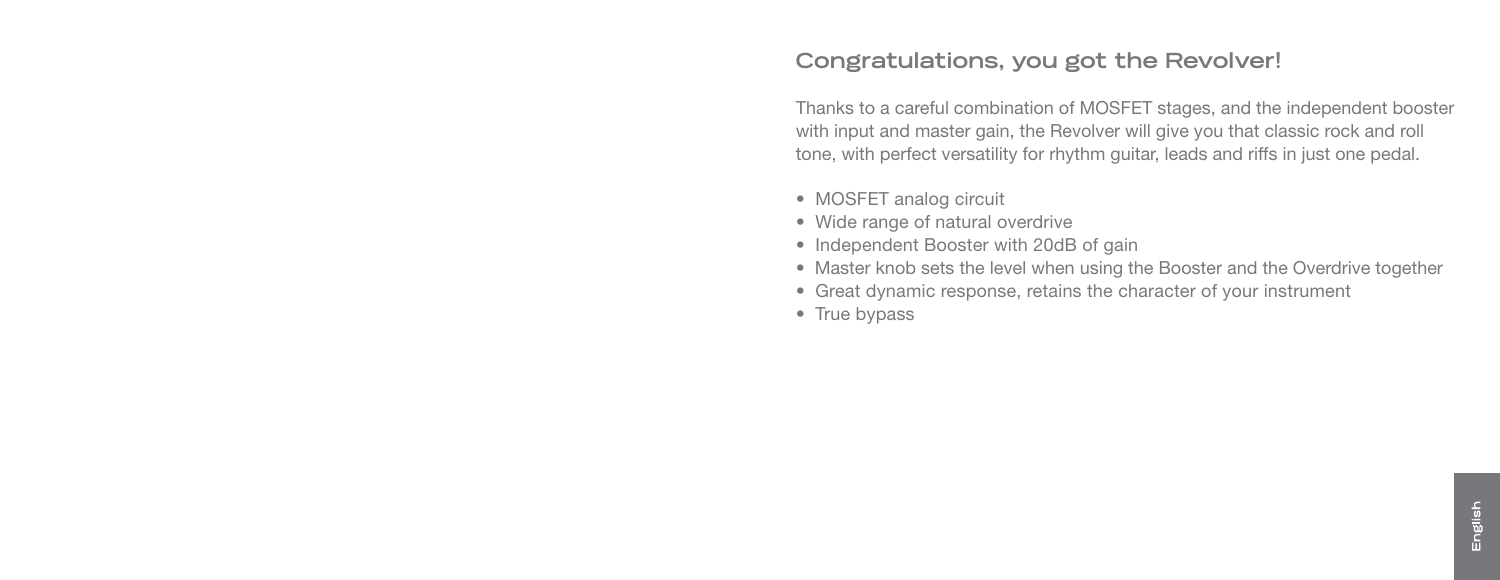

#### **Controls**

**01 - DRIVE** The amount of overdrive. The Revolver acts very much like a tube amp, so you can set a low gain and push it with the Booster, or use it to generate the needed gain by itself.

**02 - LEVEL** Output level of the overdrive.

**03 - TREBLE** Treble control. Turn to the right for an open and bright tone, and to the left for a darker sound.

**04 - MASTER** Output level of the Overdrive when the Booster is engaged. This allows you to raise the output of the effect at the same time that boosting the input, to further overdrive the amp or get the perfect level for lead guitar parts.

**05 - GAIN** Gain applied by the Booster. A stronger signal gets into the overdrive circuit, getting more saturation and sustain out of it.

**06 - INPUT** Effect input, connect your instrument here.

**07 - OUTPUT** Effect output, connect your amplier here.

**08 - DC 9V** Power supply input, connect your dc adapter here.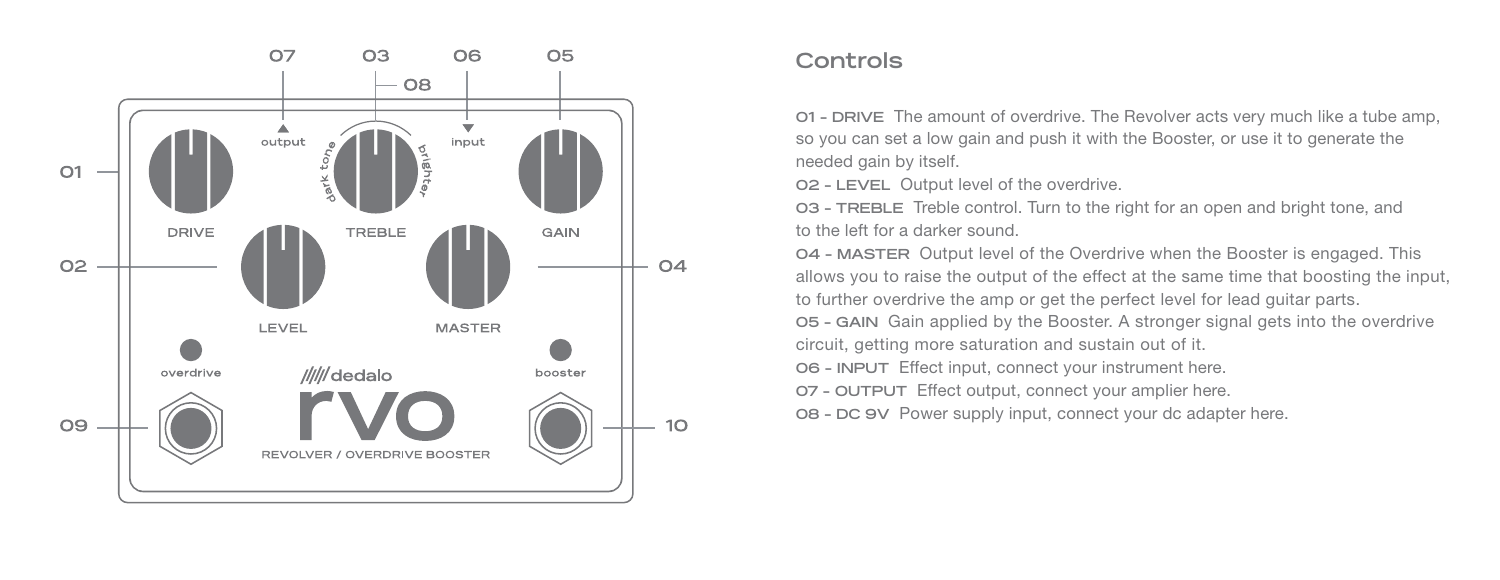#### **Controls**

**09 - OVERDRIVE** Turns on/off the Overdrive. This true bypass switch allows your sound to remain intact when the effect is off. **10 - BOOSTER** Turns on/off the Booster. This true bypass switch allows your sound to remain intact when the effect is off.

### **Order in the effects chain**



## **Technical specifications**

Model 2015 - RVO-3 True Bypass Input Impedance: 1Mohm Power Input: DC 9v center negative (minimum 100mA) Battery power: 9v Alkaline Consumption: 10mA at 9v DC Dimensions: 12cm x 9.4cm x 5.4cm Weight: 455gr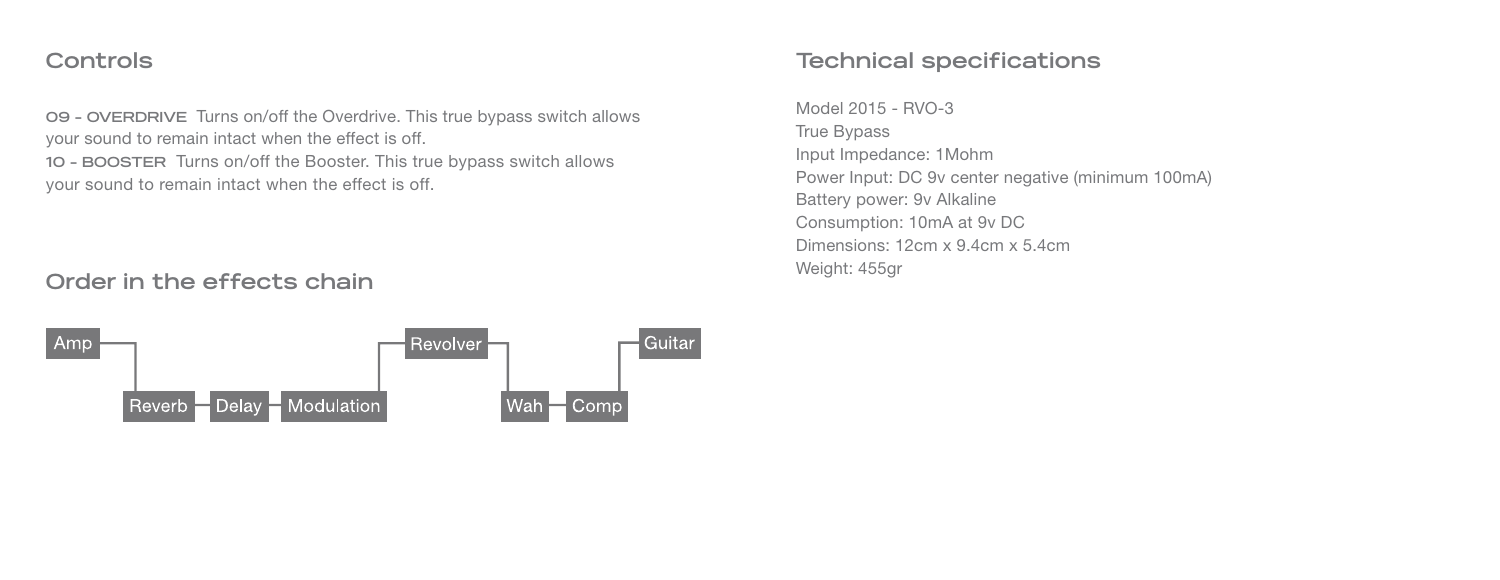## **Use and care of the pedal**

- To place a battery, remove the lid by removing screws.
- Use only regulated 9v dc adapter, with negative center polarity. In no way should be connected to 220V or adapters of other kinds.
- Avoid dropping, hitting or exposing the pedal to extremes of humidity or temperature.
- Disconnect the input when the pedal is not in use to avoid battery drain.
- Remove the battery if you don't plan to use the pedal for a long time.
- To clean the pedal, use a dry cloth.
- Do not remove the protective silicone legs, they protect the pedal from shocks and external pressures.

# **Problems and solutions**

- *The LED lights up but there is only sound when the effect is in bypass*: Make sure the instrument is properly connected to the INPUT jack, and the amplifier to the OUTPUT jack.
- *The indicator LED doesn't light up*:

The pedal is not connected to a working DC adapter, or to a charged battery.

*• The effect is too weak, or the sound is unduly saturated*:

Put a new battery or try an appropriate DC adapter. If the pedal is connected in a loop, check its send and return levels.

*• The pedal makes a high pitched whine*:

The battery has insufficient charge.

*• The pedal makes a low pitched hum*:

Feed the pedal with a regulated dc adapter of sufficient amperage

*• The sound cuts out intermittently*:

This may be due to a failure in the true bypass switch. See warranty terms.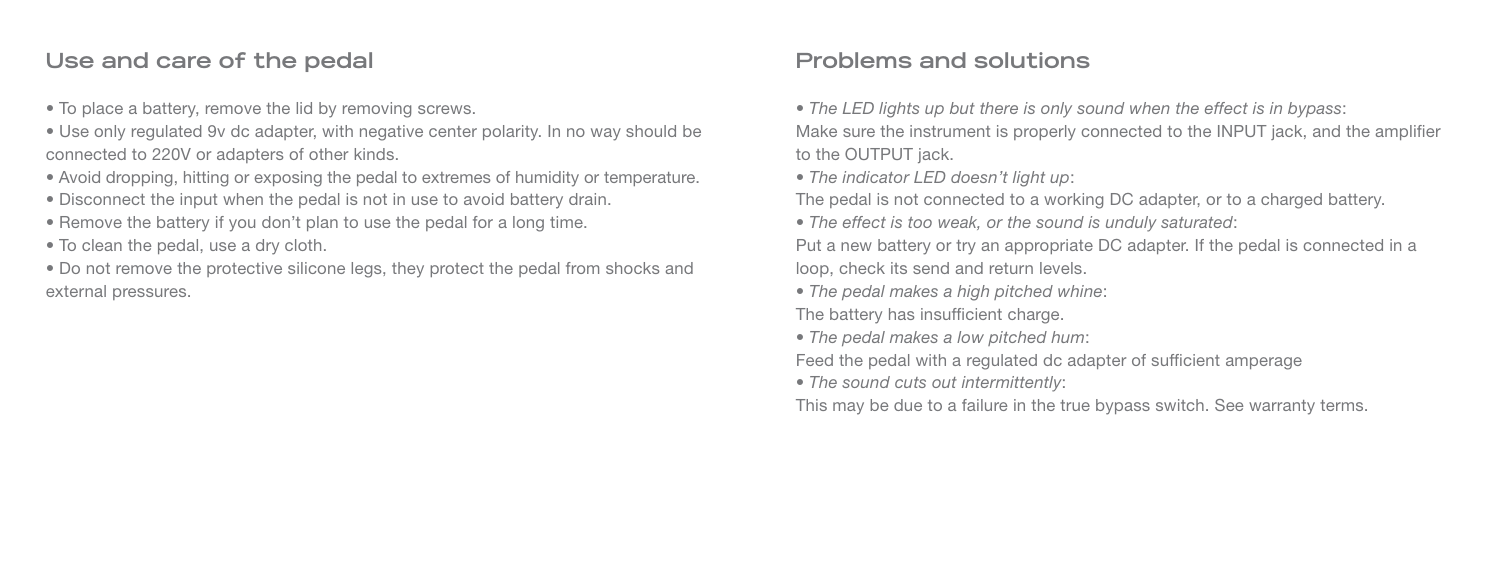## **Terms of warranty**

- The warranty is only valid for the original owner for 2 years from the date of purchase.
- The warranty must be requested on the trade where the pedal was acquired.
- DEDALO ensures that the pedal is free from defects in materials and workmanship.
- DEDALO will choose to repair or replace any faulty piece on the pedal at its sole option.
- Failures due to accident or misuse are not covered in the warranty.
- DEDALO is not responsible for any loss or damage the user may suffer as a result of using the pedal.
- Batteries or power adapter are not included in the warranty.
- In this pedal there is no piece that could be repaired by the user. The repair or modification by personnel not authorized by DEDALO will void the warranty.
- Shipping or other fees that may arise, are not covered by warranty.

**Sound Settings**

**Register your pedal!** www.dedalofx.com.ar/register **www.dedalofx.com.ar**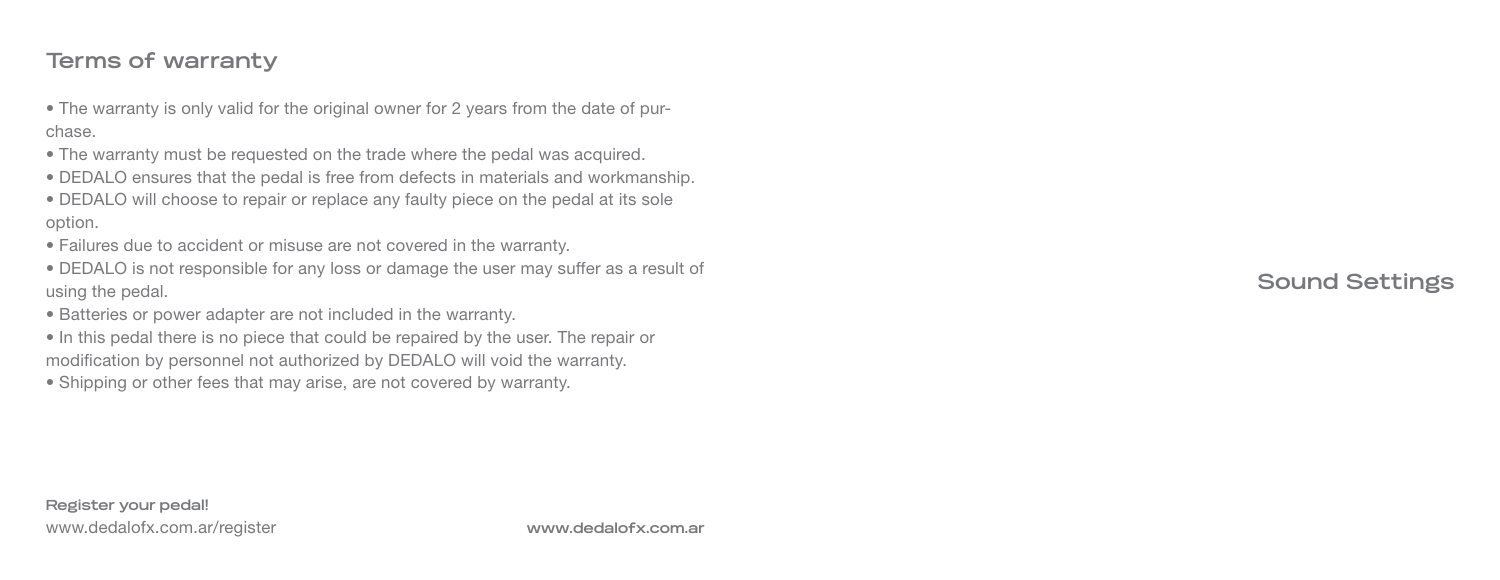







**Garage Rock** Booster Off

**Blues Lead** Booster On

**Riff** Booster Off

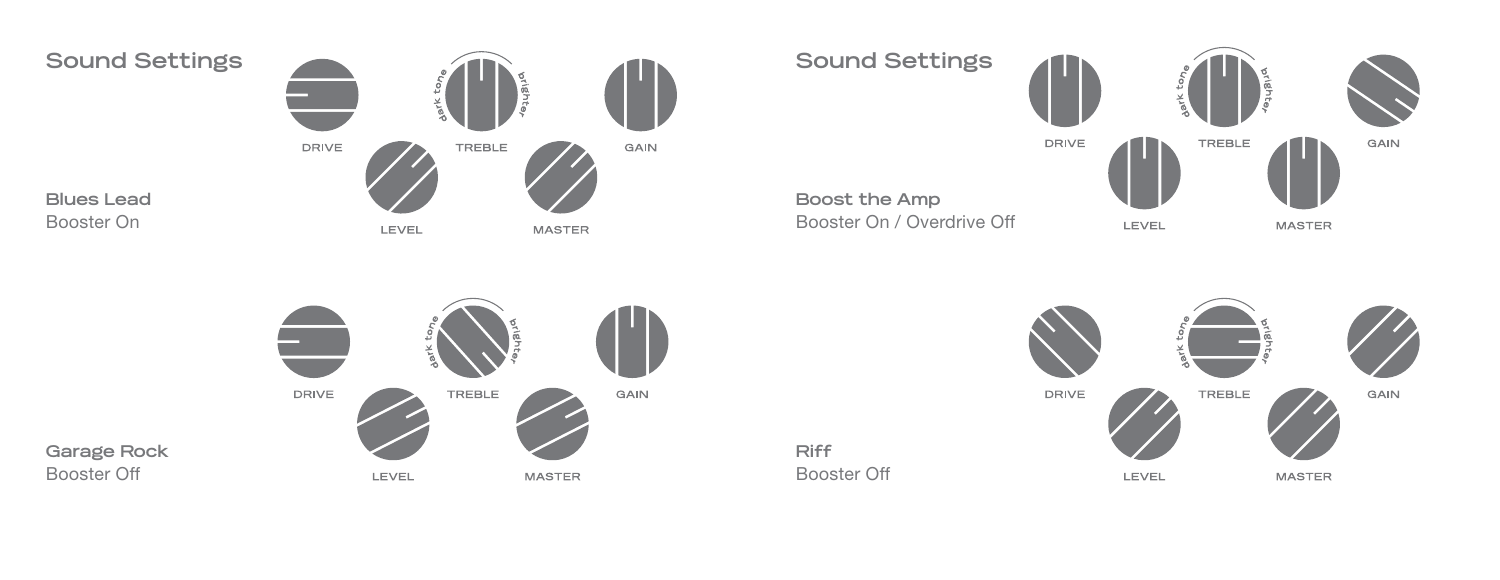